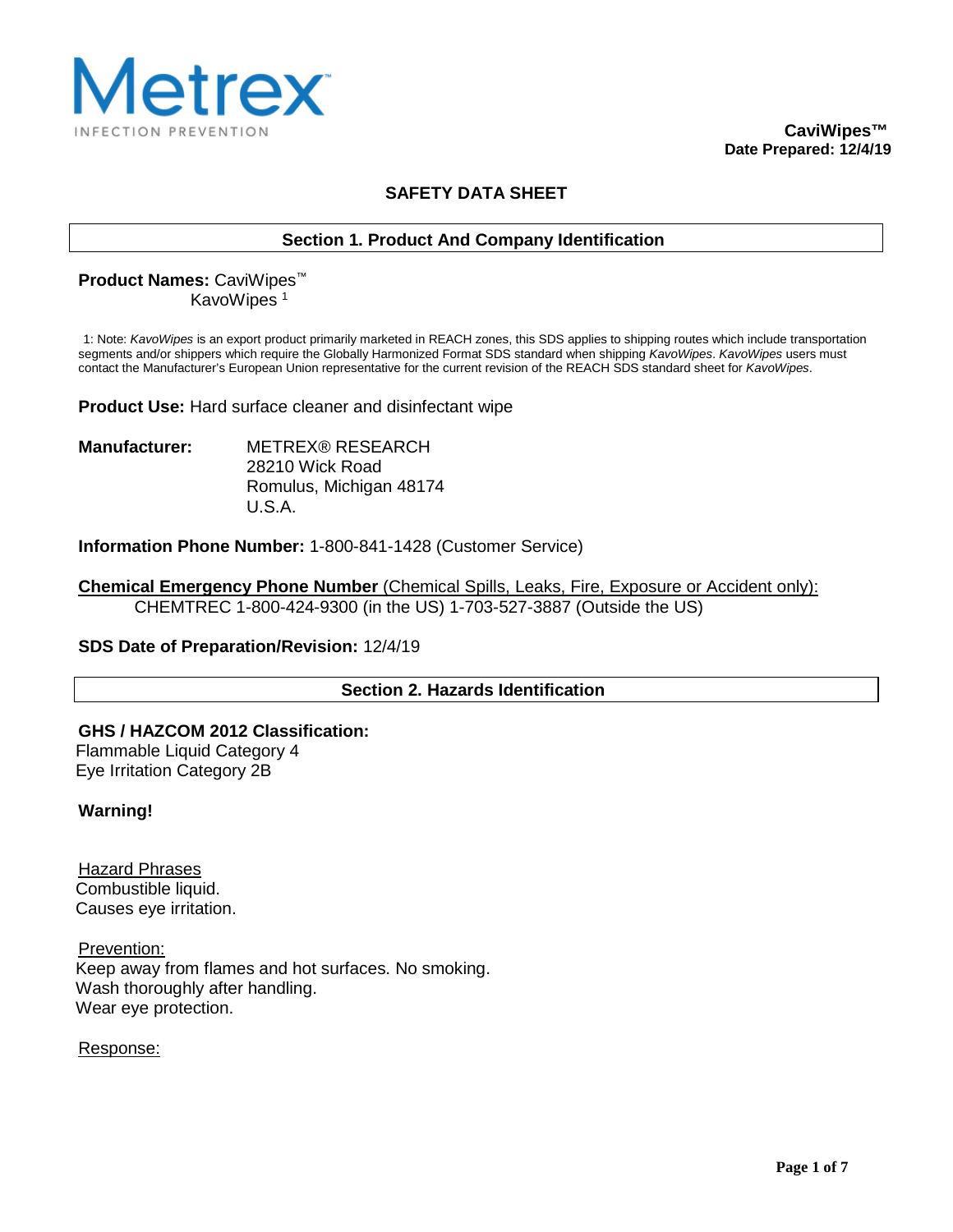

IF IN EYES: Rinse cautiously with water for several minutes. Remove contact lenses if present and easy to do. Continue rinsing. If eye irritation persists get medical attention.

In case of fire: Use water spray or fog, alcohol-resistant foam, carbon dioxide or dry chemical to extinguish.

#### Storage:

Store in a well ventilated place. Keep cool.

#### Disposal:

Dispose of contents and container in accordance with local and national regulations.

### **Other hazards:** None

| <b>Component</b>                                                | <b>CAS No.</b> | Amount   |
|-----------------------------------------------------------------|----------------|----------|
| Water                                                           | 7732-18-5      | 70-80%   |
| Isopropanol                                                     | 67-63-0        | 17.2%    |
| Ethylene Glycol Monobutyl Ether (2-<br>Butoxyethanol)           | 111-76-2       | $1 - 5%$ |
| Diisobutylphenoxyethoxyethyldimethylbenzyl<br>ammonium chloride | 121-54-0       | 0.28%    |

**Section 3. Composition/Information on Ingredients**

### **Section 4. First Aid Measures**

**Inhalation:** Remove to fresh air. If breathing is difficult, get medical attention**.**

**Skin Contact:** Take off contaminated clothing. Rinse skin immediately with plenty of water for 15-20 minutes. Call a poison control center or doctor for treatment advice.

**Eye Contact:** Hold eye open and rinse slowly and gently with water for 15-20 minutes. Remove contact lenses, if present, after the first 5 minutes, then continue rinsing. Call a poison control center or doctor for treatment advice.

**Ingestion:** Not a normal route of exposure for a wipe. Rinse mouth with water. Never give anything by mouth to an unconscious person. Get medical attention.

**Most Important symptoms and effects, both acute and delayed:** Causes eye irritation. Prolonged skin contact may cause irritation. Ingestion may cause may cause gastric upset and nausea.

**Indication of any immediate medical attention and special treatment needed:** Immediate medical attention is not required.

### **Section 5. Fire Fighting Measures**

**Suitable (and Unsuitable) Extinguishing Media:** Use water spray or fog, alcohol-resistant foam, carbon dioxide or dry chemical. Cool fire exposed containers with water.

**Page 2 of 7 Specific Hazards Arising from the Chemical:** Liquid saturant is a combustible liquid. May form explosive mixtures in air at temperatures at or above the flashpoint. Flammable vapors may collect in confined areas. Vapors are heavier than air and may travel along surfaces to remote ignition sources and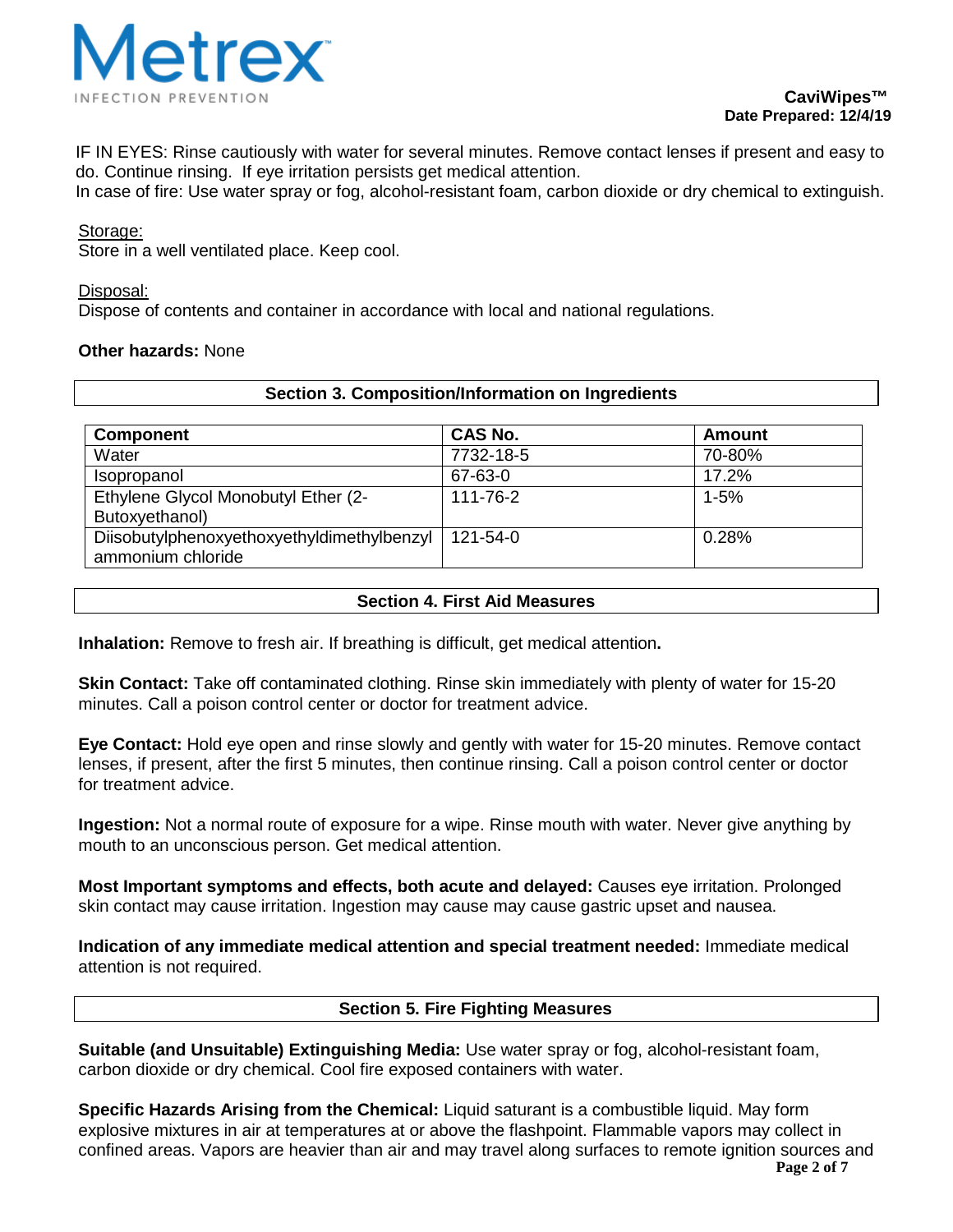

flashback. Fire exposed containers may rupture explosively.

**Special Protective Equipment and Precautions for Fire-fighters:** Firefighters should wear positive pressure self-contained breathing apparatus and full protective clothing for fires in areas where chemicals are used or stored.

#### **Section 6: Accidental Release Measures**

**Personal precautions, Protective equipment, and Emergency procedures:** Wear appropriate protective clothing and equipment.

**Environmental Precautions:** Avoid release to the environment.

**Methods and Materials for Containment and Cleaning up:** Pick up wipe and place into a container for disposal. Do not flush to the sewer. Dispose of container in trash. Do not reuse or refill the canister.

#### **Section 7. Handling and Storage**

**Precautions for Safe Handling:** Avoid contact with eyes. Wash thoroughly with soap and water after handling and before eating, drinking, chewing gum, using tobacco or using the toilet. Remove and wash contaminated clothing before reuse.

Liquid saturant is a combustible liquid. Keep away from heat, open flames and all other sources of ignition. Keep containers closed when not in use. Do not reuse towelette.

**Conditions for Safe Storage, Including any Incompatibilities:** Store in a cool, well ventilated area away from heat, oxidizers and all sources of ignition.

### **Section 8. Exposure Controls / Personal Protection**

#### **Exposure Limits:**

| <b>Chemical</b>                                                 | <b>Exposure Limit</b>                                       |
|-----------------------------------------------------------------|-------------------------------------------------------------|
| Water                                                           | None Established                                            |
| Isopropanol                                                     | 200 ppm TWA, 400 ppm STEL ACGIH TLV<br>400 ppm TWA OSHA PEL |
| Ethylene Glycol Monobutyl Ether (2-<br>Butoxyethanol)           | 20 ppm TWA ACGIH TLV<br>50 ppm TWA OSHA PEL (skin)          |
| Diisobutylphenoxyethoxyethyldimethyl<br>benzylammonium chloride | None Established                                            |

**Appropriate Engineering Controls:** Use with adequate general or local exhaust ventilation to maintain exposures below the occupational exposure limits.

**Respiratory Protection:** None normally required.

**Hand protection:** Impervious gloves such as butyl rubber or nitrile are recommended for operations which may result in prolonged or repeated skin contact.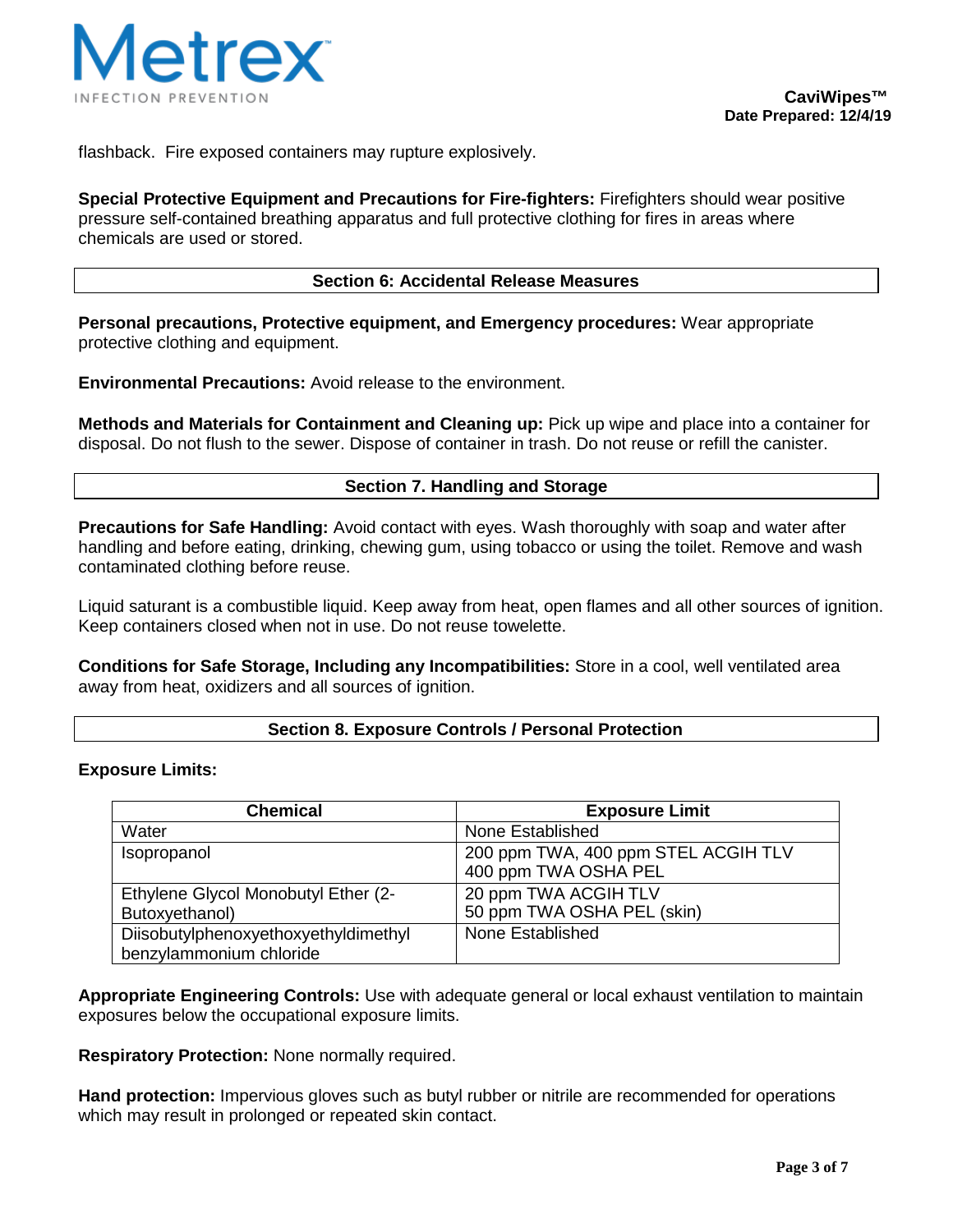

**Eye Protection:** None required for normal use. If liquid splashing is possible, wear splash proof goggles to prevent eye contact.

**Skin Protection:** None required for normal use. Wear protective clothing if needed to avoid prolonged/repeated skin contact. Contaminated clothing should be removed and laundered before reuse.

**Hygiene measures:** Suitable eye wash and washing facilities should be available in the work area.

**Other:** None required under normal conditions of use.

### **Section 9. Physical and Chemical Properties**

The following data applies to the liquid saturant:

| Appearance:                                        | Clear liquid on a<br>white towelette              | Odor:                          | Alcohol                        |
|----------------------------------------------------|---------------------------------------------------|--------------------------------|--------------------------------|
| <b>Odor Threshold:</b>                             | 0.001 ppm (ethylene<br>glycol monobutyl<br>ether) | pH:                            | 11.0-12.49                     |
| <b>Melting/Freezing</b><br><b>Point:</b>           | Not determined                                    | <b>Boiling</b><br>Point/Range: | Not determined                 |
| <b>Flash Point:</b>                                | 64°C (147°F)                                      | <b>Evaporation Rate:</b>       | Not determined                 |
| <b>Flammability: (Solid,</b>                       | Not applicable                                    | <b>Flammability</b>            | LEL: 2%                        |
| Gas)                                               |                                                   | Limits:                        | UEL: 12.7%                     |
| <b>Vapor Pressure:</b>                             | 43.3 mmHg @ 20°C<br>(isopropanol)                 | <b>Vapor Density:</b>          | 2.1 (isopropanol)              |
| <b>Relative Density:</b>                           | 0.972                                             | <b>Solubilities:</b>           | Completely soluble in<br>water |
| <b>Partition Coefficient:</b><br>(N-Octanol/Water) | Not determined                                    | Autoignition<br>Temperature:   | Not determined                 |
| <b>Decomposition</b><br>Temperature:               | Not determined                                    | <b>Viscosity:</b>              | Not determined                 |

### **Section 10. Stability and Reactivity**

**Reactivity:** Not reactive at ambient temperatures.

**Chemical Stability:** Stable.

**Possibility of Hazardous Reactions:** Not reactive.

**Conditions to avoid:** Heat, flames, and all other sources of ignition.

**Incompatible Materials:** Strong oxidizing agents, acids and strong alkalis.

**Hazardous decomposition products:** Thermal decomposition will produce carbon monoxide, carbon dioxide, nitrogen oxides, amines, chlorine and hydrogen chloride.

### **Section 11. Toxicological Information**

**Potential Health Effects:**

**The following applies to the liquid saturant. The towelette is not hazardous.**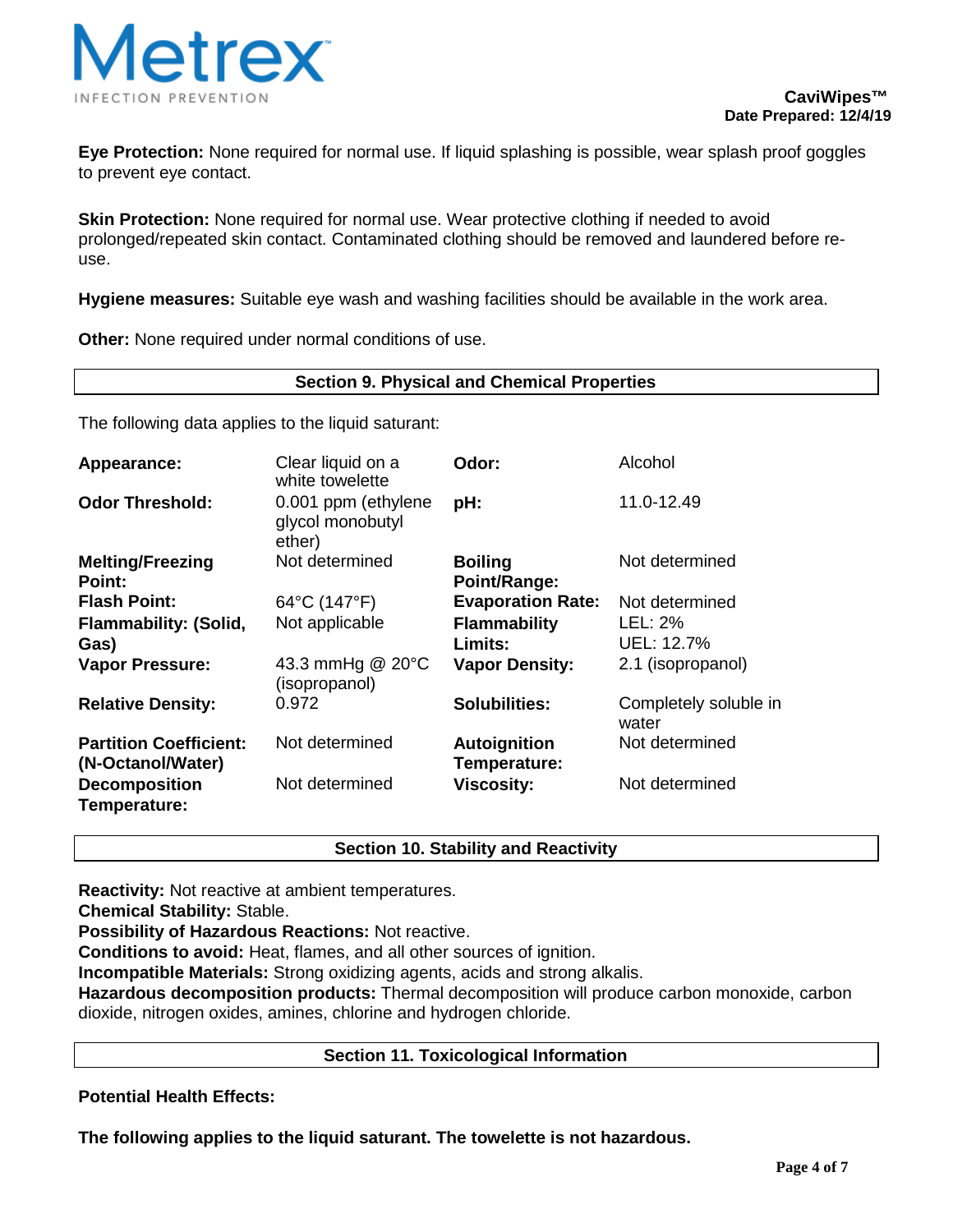

**Inhalation:** May cause irritation of the nose, throat and upper respiratory tract. High vapor concentrations may produce nausea, vomiting, headache, dizziness, drowsiness, weakness, fatigue, narcosis and possible unconsciousness. Not acutely toxic in rats.

**Skin Contact:** Prolonged or repeated exposure may cause mild irritation. No signs of toxicity or irritation were observed in a dermal toxicity study in rabbits. Non-irritating in a primary irritation study with rabbits. Negative in a skin sensitization study with guinea pigs.

**Eye Contact:** May cause irritation. Moderate irritant in an eye irritation study with rabbits. Effects reversed in 7 days

**Ingestion:** Ingestion may cause gastrointestinal disturbances and central nervous system effects such as headache, dizziness, drowsiness and nausea. Not acutely toxic in rats.

**Chronic Hazards:** Prolonged overexposure to ethylene glycol monobutyl ether may affect liver, kidneys, blood, lymphatic system or central nervous system.

**Carcinogen:** None of the components is listed as a carcinogen or potential carcinogen by IARC, NTP, ACGIH, or OSHA.

### **Acute Toxicity Values for CaviWipe:**

LD50 Oral Rat >5000 mg/kg, LD50 Dermal Rat >2000 mg/kg, LC50 inhalation LC50 rat >2.08 mg/L

## **Section 12. Ecological Information**

This product is not classified as aquatically toxic based on the GHS criteria for aquatic toxicity.

**Toxicity:** No toxicity data available for product.

Isopropanol: LC50 fathead minnows 11,130 mg/L/48 hr; LC50 brown shrimp 1400 mg/L/48 hr Diisobutylphenoxyethoxyethyldimethylbenzylammonium chloride**:** LC50 pimephales promelas 1.6 mg/L/96 hr, LC50 lepomis macrochirus 1.4 mg/L/96 hr.

**Persistence and degradability:** Isopropanol and 2-butoxyethanol are readily biodegradable in screening tests. Diisobutylphenoxyethoxyethyldimethylbenzylammonium chloride is not readily biodegradable.

**Bioaccumulative Potential:** Isopropanol has an estimated BCF of 3 suggesting that the potential for bioaccumulation is low.

**Mobility in Soil:** Isopropanol is expected to have very high mobility in soil.

**Other Adverse Effects:** None known

### **Section 13. Disposal Considerations**

**Towelette Disposal:** Do not reuse towelette. Dispose of used towelette in trash. Do not flush wipes down toilet.

**Container Disposal:** Nonrefillable container. Do not reuse or refill this container. Offer for recycling, if available. If recycling is not available, discard in trash.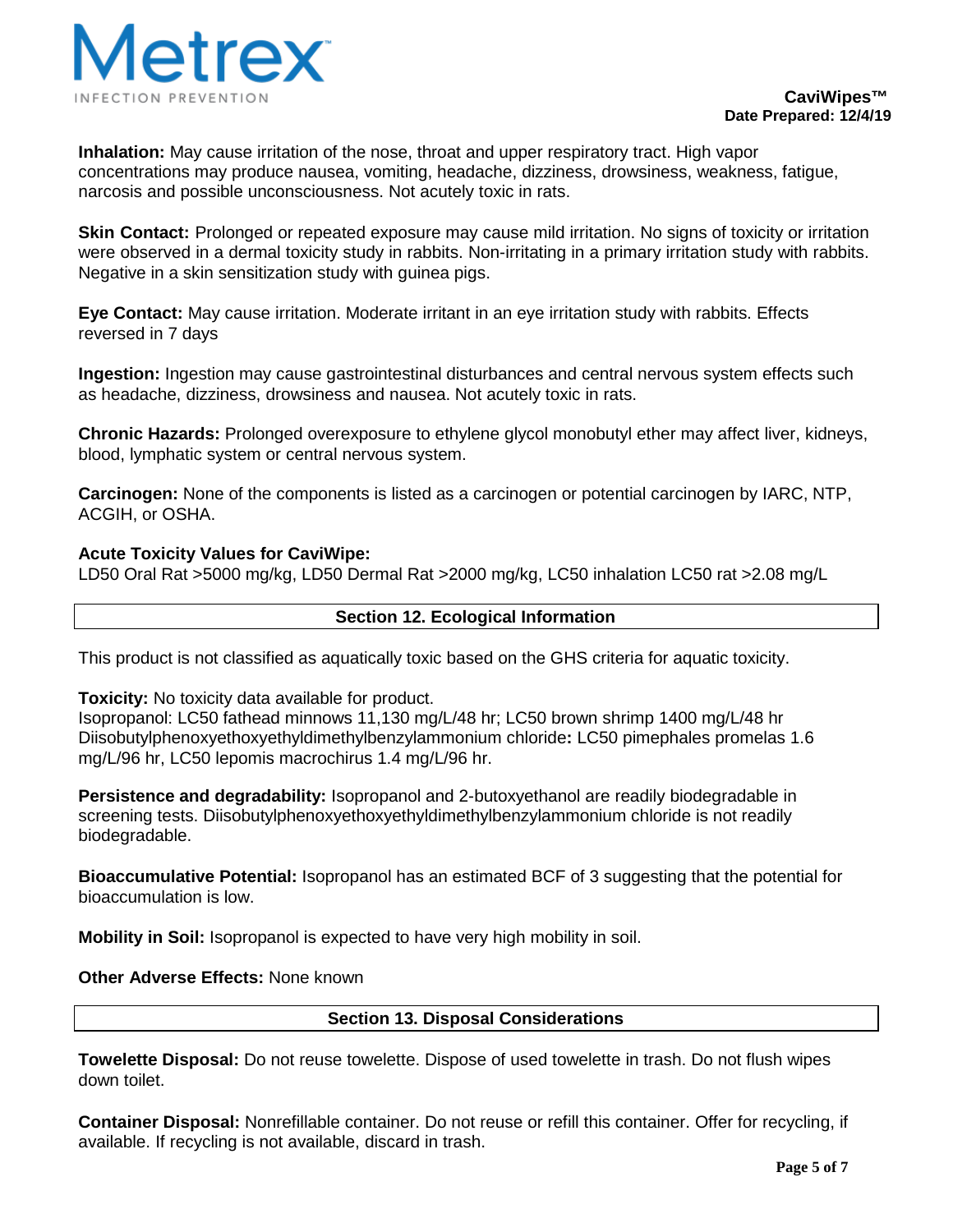

## **Section 14. Transport Information**

|                        | <b>UN Number</b> | <b>UN Proper Shipping Name</b>                              | <b>Hazard</b><br>Class(s) | <b>Packing</b><br>Group | <b>Environmental</b><br><b>Hazards</b> |
|------------------------|------------------|-------------------------------------------------------------|---------------------------|-------------------------|----------------------------------------|
| <b>US DOT</b>          | <b>None</b>      | Not Regulated per alcohol<br>exception $(49CFR 173.150(e))$ | None                      | <b>None</b>             | <b>None</b>                            |
| <b>EU ADR/RID None</b> |                  | Not Regulated                                               | None                      | <b>None</b>             | None                                   |
| <b>IMDG</b>            | None             | Not Regulated                                               | None                      | None                    | None                                   |
| <b>IATA/ICAO</b>       | <b>None</b>      | Not Regulated                                               | <b>None</b>               | <b>None</b>             | None                                   |

**Transport in bulk (according to Annex II of MARPOL 73/78 and the IBC Code):** Not applicable – product is transported only in packaged form.

#### **Special precautions:** None identified

#### **Section 15. Regulatory Information**

#### **U.S. Federal Regulations:**

**EPA SARA 311/312 Hazard Classification:** Refer to Section 2 for OSHA Hazard Classification.

**EPA SARA 313: This Product Contains the Following Chemicals Subject to Annual Release Reporting Requirements Under SARA Title III, Section 313 (40 CFR 372):**

| Ethylene Glycol Monobutyl Ether | 111-76-2 | $1 - 5%$ |
|---------------------------------|----------|----------|
| (Glycol Ether)                  |          |          |

**Protection Of Stratospheric Ozone:** This product is not known to contain or to have been manufactured with ozone depleting substances as defined in 40 CFR Part 82, Appendix A to Subpart A.

**CERCLA SECTION 103:** This product is not subject to CERCLA reporting requirements; however, many states have more stringent release reporting requirements. Report spills required under federal, state and local regulations.

**US EPA Registered Pesticide:** This chemical is a pesticide product registered by the United States Environmental Protection Agency and is subject to certain labeling requirements under federal pesticide law. These requirements differ from the classification criteria and hazard information required for safety data sheets (SDS), and for workplace labels of non-pesticide chemicals. The hazard information required on the pesticide label is reproduced below. The pesticide label also includes other important information, including directions for use.

CAUTION! Harmful if absorbed through the skin. Causes moderate eye irritation. Keep out of reach of children.